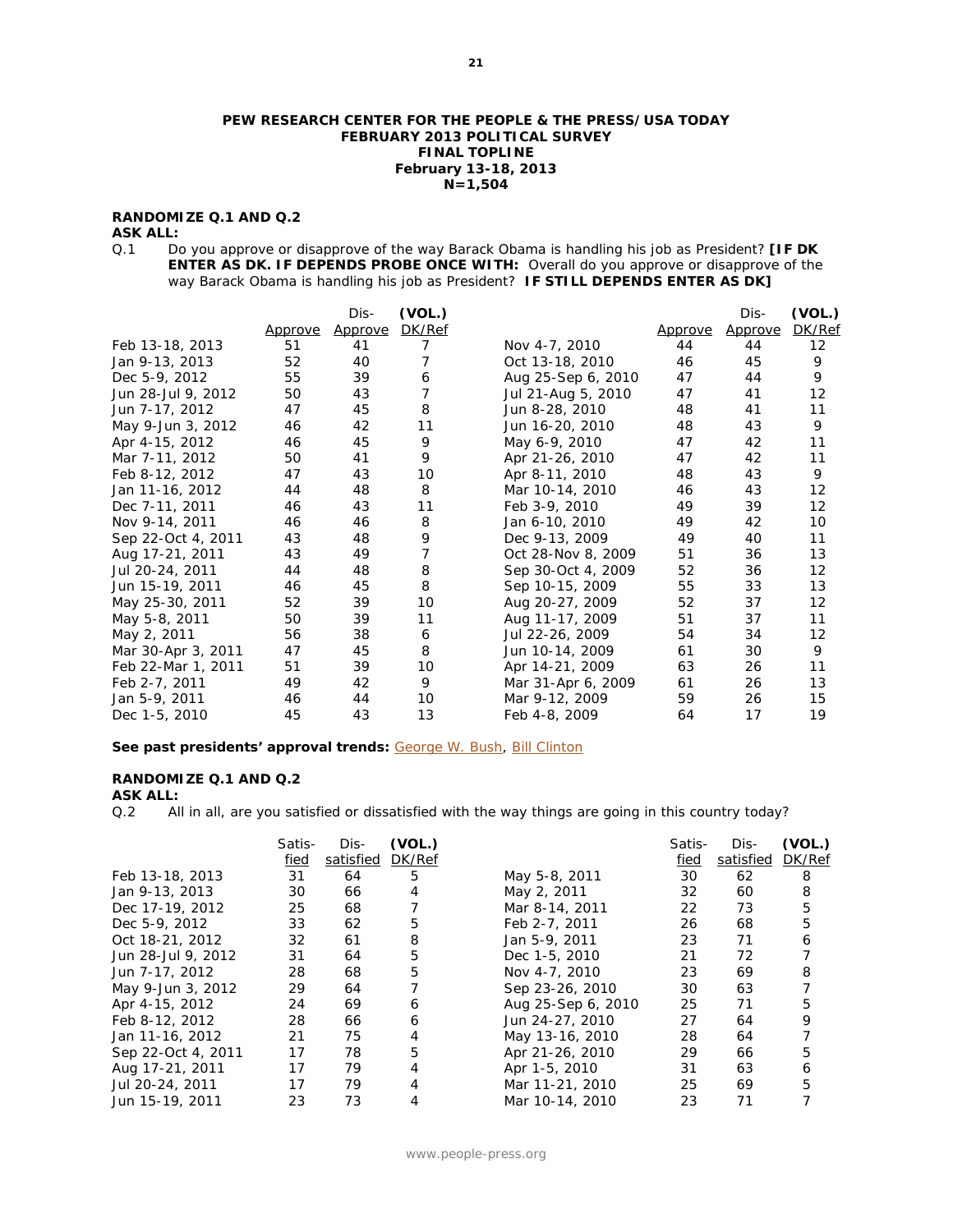# **Q.2 CONTINUED…**

|                              | Satis- | Dis-             | (VOL.)         |                        | Satis- | Dis-      | (VOL.) |
|------------------------------|--------|------------------|----------------|------------------------|--------|-----------|--------|
|                              | fied   | satisfied DK/Ref |                |                        | fied   | satisfied | DK/Ref |
| Feb 3-9, 2010                | 23     | 71               | 6              | August, 2003           | 40     | 53        | 7      |
| Jan 6-10, 2010               | 27     | 69               | 4              | April 8, 2003          | 50     | 41        | 9      |
| Oct 28-Nov 8, 2009           | 25     | 67               | 7              | January, 2003          | 44     | 50        | 6      |
| Sep 30-Oct 4, 2009           | 25     | 67               | 7              | November, 2002         | 41     | 48        | 11     |
| Sep 10-15, 2009 <sup>1</sup> | 30     | 64               | $\overline{7}$ | September, 2002        | 41     | 55        | 4      |
| Aug 20-27, 2009              | 28     | 65               | $\overline{7}$ | Late August, 2002      | 47     | 44        | 9      |
| Aug 11-17, 2009              | 28     | 65               | 7              | May, 2002              | 44     | 44        | 12     |
| Jul 22-26, 2009              | 28     | 66               | 6              | March, 2002            | 50     | 40        | 10     |
| Jun 10-14, 2009              | 30     | 64               | 5              | Late September, 2001   | 57     | 34        | 9      |
| Apr 28-May 12, 2009          | 34     | 58               | 8              | Early September, 2001  | 41     | 53        | 6      |
| Apr 14-21, 2009              | 23     | 70               | 7              | June, 2001             | 43     | 52        | 5      |
| Jan 7-11, 2009               | 20     | 73               | 7              | March, 2001            | 47     | 45        | 8      |
| December, 2008               | 13     | 83               | 4              | February, 2001         | 46     | 43        | 11     |
| Early October, 2008          | 11     | 86               | 3              | January, 2001          | 55     | 41        | 4      |
| Mid-September, 2008          | 25     | 69               | 6              | October, 2000 (RVs)    | 54     | 39        | 7      |
| August, 2008                 | 21     | 74               | 5              | September, 2000        | 51     | 41        | 8      |
| July, 2008                   | 19     | 74               | $\overline{7}$ | June, 2000             | 47     | 45        | 8      |
| June, 2008                   | 19     | 76               | 5              | April, 2000            | 48     | 43        | 9      |
| Late May, 2008               | 18     | 76               | 6              | August, 1999           | 56     | 39        | 5      |
| March, 2008                  | 22     | 72               | 6              | January, 1999          | 53     | 41        | 6      |
| Early February, 2008         | 24     | 70               | 6              | November, 1998         | 46     | 44        | 10     |
| Late December, 2007          | 27     | 66               | 7              | Early September, 1998  | 54     | 42        | 4      |
| October, 2007                | 28     | 66               | 6              | Late August, 1998      | 55     | 41        | 4      |
| February, 2007               | 30     | 61               | 9              | Early August, 1998     | 50     | 44        | 6      |
| Mid-January, 2007            | 32     | 61               | 7              | February, 1998         | 59     | 37        | 4      |
| Early January, 2007          | 30     | 63               | 7              | January, 1998          | 46     | 50        | 4      |
| December, 2006               | 28     | 65               | 7              | September, 1997        | 45     | 49        | 6      |
| Mid-November, 2006           | 28     | 64               | 8              | August, 1997           | 49     | 46        | 5      |
| Early October, 2006          | 30     | 63               | 7              | January, 1997          | 38     | 58        | 4      |
| July, 2006                   | 30     | 65               | 5              | July, 1996             | 29     | 67        | 4      |
| May, 2006*                   | 29     | 65               | 6              | March, 1996            | 28     | 70        | 2      |
| March, 2006                  | 32     | 63               | 5              | October, 1995          | 23     | 73        | 4      |
| January, 2006                | 34     | 61               | 5              | June, 1995             | 25     | 73        | 2      |
| Late November, 2005          | 34     | 59               | 7              | April, 1995            | 23     | 74        | 3      |
| Early October, 2005          | 29     | 65               | 6              | July, 1994             | 24     | 73        | 3      |
| July, 2005                   | 35     | 58               | 7              | March, 1994            | 24     | 71        | 5      |
| Late May, $2005*$            | 39     | 57               | 4              | October, 1993          | 22     | 73        | 5      |
| February, 2005               | 38     | 56               | 6              | September, 1993        | 20     | 75        | 5      |
|                              | 40     | 54               | 6              | May, 1993              | 22     | 71        | 7      |
| January, 2005                | 39     | 54               | 7              |                        | 39     | 50        | 11     |
| December, 2004               | 36     | 58               |                | January, 1993          | 28     | 68        | 4      |
| Mid-October, 2004            | 38     | 55               | 6<br>7         | January, 1992          | 34     | 61        | 5      |
| July, 2004                   |        |                  |                | November, 1991         |        |           |        |
| May, 2004                    | 33     | 61               | 6              | Gallup: Late Feb, 1991 | 66     | 31        | 3      |
| Late February, 2004*         | 39     | 55               | 6              | August, 1990           | 47     | 48        | 5      |
| Early January, 2004          | 45     | 48               | 7              | May, 1990              | 41     | 54        | 5<br>5 |
| December, 2003               | 44     | 47               | 9              | January, 1989          | 45     | 50        |        |
| October, 2003                | 38     | 56               | 6              | September, 1988 (RVs)  | 50     | 45        | 5      |

<span id="page-1-0"></span> $\mathbf 1$ 

<sup>1</sup> In September 10-15, 2009 and other surveys noted with an asterisk, the question was worded "Overall, are you satisfied or dissatisfied with the way things are going in our country today?"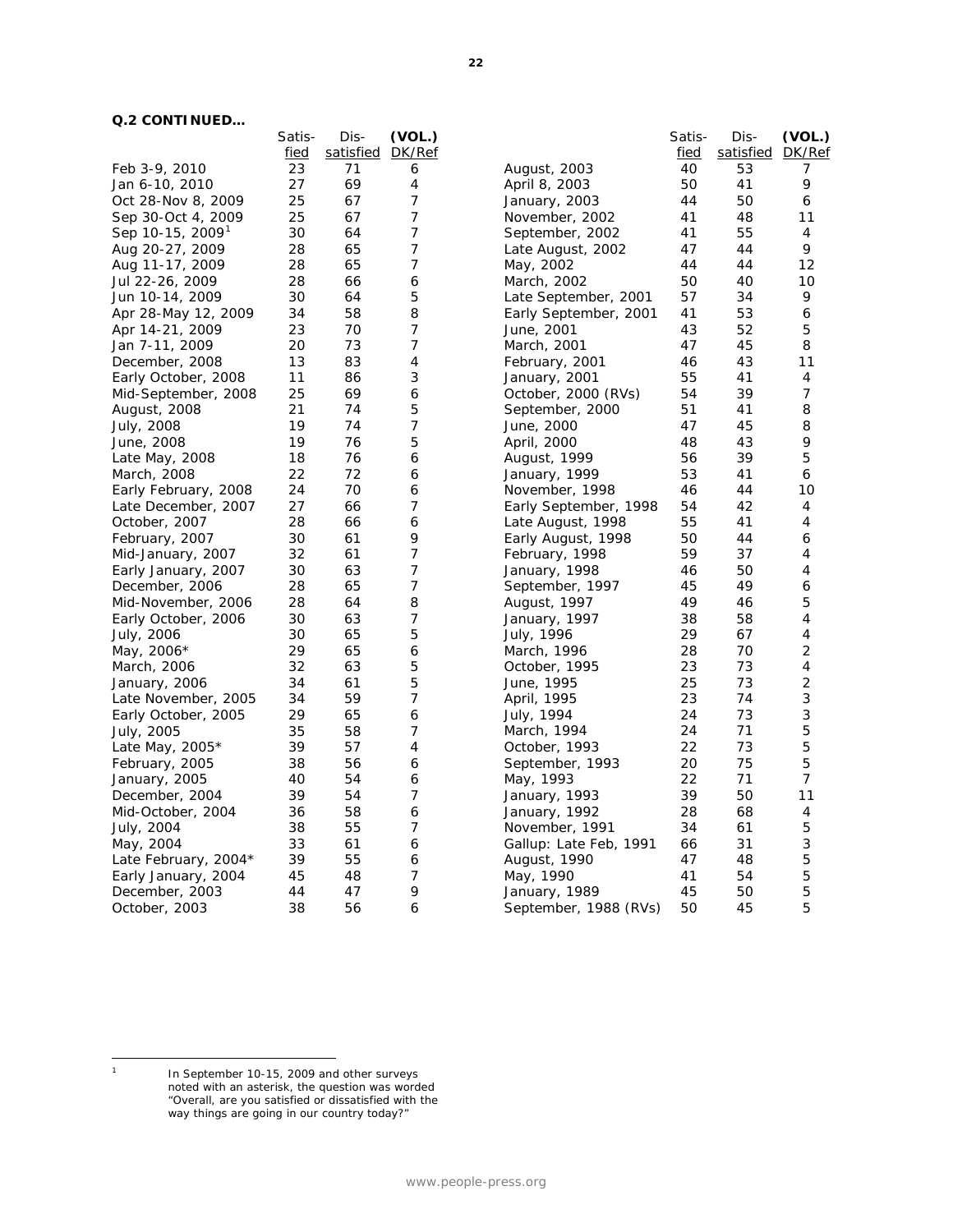# **ASK ALL:**

Q.3 Do you approve or disapprove of the job the **[INSERT ITEM; RANDOMIZE]** are doing? **[IF DK ENTER AS DK. IF DEPENDS PROBE ONCE WITH:** Overall do you approve or disapprove of the job the **[ITEM]** are doing? **IF STILL DEPENDS ENTER AS DK]. [INTERVIEWER INSTRUCTION: REPEAT FULL QUESTION FOR NEXT ITEM]**

|    |                                | <u>Approve</u> | Disapprove | (VOL.)<br>DK/Ref |
|----|--------------------------------|----------------|------------|------------------|
| а. | Republican leaders in Congress |                |            |                  |
|    | Feb 13-18, 2013                | 25             | 67         | 9                |
|    | Dec 5-9, 2012                  | 25             | 67         | 8                |
|    | Dec 7-11, 2011                 | 21             | 68         | 11               |
|    | Nov 9-14, 2011                 | 23             | 67         | 10               |
|    | Aug 17-21, 2011                | 22             | 69         | 9                |
|    | Jul 20-24, 2011                | 25             | 66         | 10               |
|    | Mar 30-Apr 3, 2011             | 30             | 61         | 9                |
|    | Feb 24-27, 2011                | 36             | 45         | 19               |
|    | Jan 5-9, 2011 <sup>2</sup>     | 34             | 43         | 22               |
|    | Nov 4-7, 2010                  | 41             | 37         | 22               |
|    | Sep 30-Oct 3, 2010             | 24             | 60         | 16               |
|    | Jul 22-25, 2010                | 33             | 53         | 14               |
|    | Jun 16-20, 2010                | 31             | 55         | 14               |
|    | Apr 8-11, 2010                 | 30             | 56         | 14               |
|    | Mar 10-14, 2010                | 25             | 59         | 16               |
|    | Jan 6-10, 2010                 | 27             | 57         | 16               |
|    | Dec 9-13, 2009                 | 29             | 51         | 20               |
|    | Sep 30-Oct 4, 2009             | 24             | 60         | 17               |
|    | Jun 10-14, 2009                | 29             | 56         | 15               |
|    | Mar 9-12, 2009                 | 28             | 51         | 21               |
|    | Feb 4-8, 2009                  | 34             | 51         | 15               |
|    | Early October, 2006            | 33             | 56         | 11               |
|    | June, 2006                     | 30             | 53         | 17               |
|    | March, 2006                    | 32             | 50         | 18               |
|    | January, 2006                  | 33             | 52         | 15               |
|    | Early November, 2005           | 33             | 50         | 17               |
|    | Early October, 2005            | 32             | 52         | 16               |
|    | Mid-September, 2005            | 36             | 49         | 15               |
|    | Mid-May, 2005                  | 35             | 50         | 15               |
|    | Mid-March, 2005                | 39             | 44         | 17               |
|    | Early February, 2004           | 41             | 42         | 17               |
|    | January, 2003                  | 48             | 37         | 15               |
|    | June, 2002                     | 50             | 34         | 16               |
|    | May, 2002                      | 49             | 34         | 17               |
|    | February, 2002                 | 56             | 24         | 20               |
|    | Early September, 2001          | 43             | 39         | 18               |
|    | June, 2001                     | 40             | 40         | 20               |
|    | May, 2001                      | 45             | 36         | 19               |
|    | April, 2001                    | 45             | 30         | 25               |
|    | January, 2001                  | 43             | 36         | 21               |
|    | July, 2000                     | 36             | 46         | 18               |
|    | May, 2000                      | 40             | 42         | 18               |
|    | March, 2000                    | 38             | 43         | 19               |
|    | February, 2000                 | 40             | 43         | 17               |
|    | January, 2000                  | 39             | 41         | 20               |
|    | December, 1999                 | 38             | 42         | 20               |
|    | October, 1999                  | 34             | 50         | 16               |
|    | Late September, 1999           | 34             | 46         | 20               |
|    | August, 1999                   | 40             | 44         | 16               |
|    | July, 1999                     | 36             | 45         | 19               |
|    |                                |                |            |                  |

<span id="page-2-0"></span> $\,$  2  $\,$ 

<sup>2</sup> Question wording for Nov. 4-7, 2010, and Jan. 5-9, 2011, was: "Do you approve or disapprove of Republican congressional leaders' policies and plans for the future?"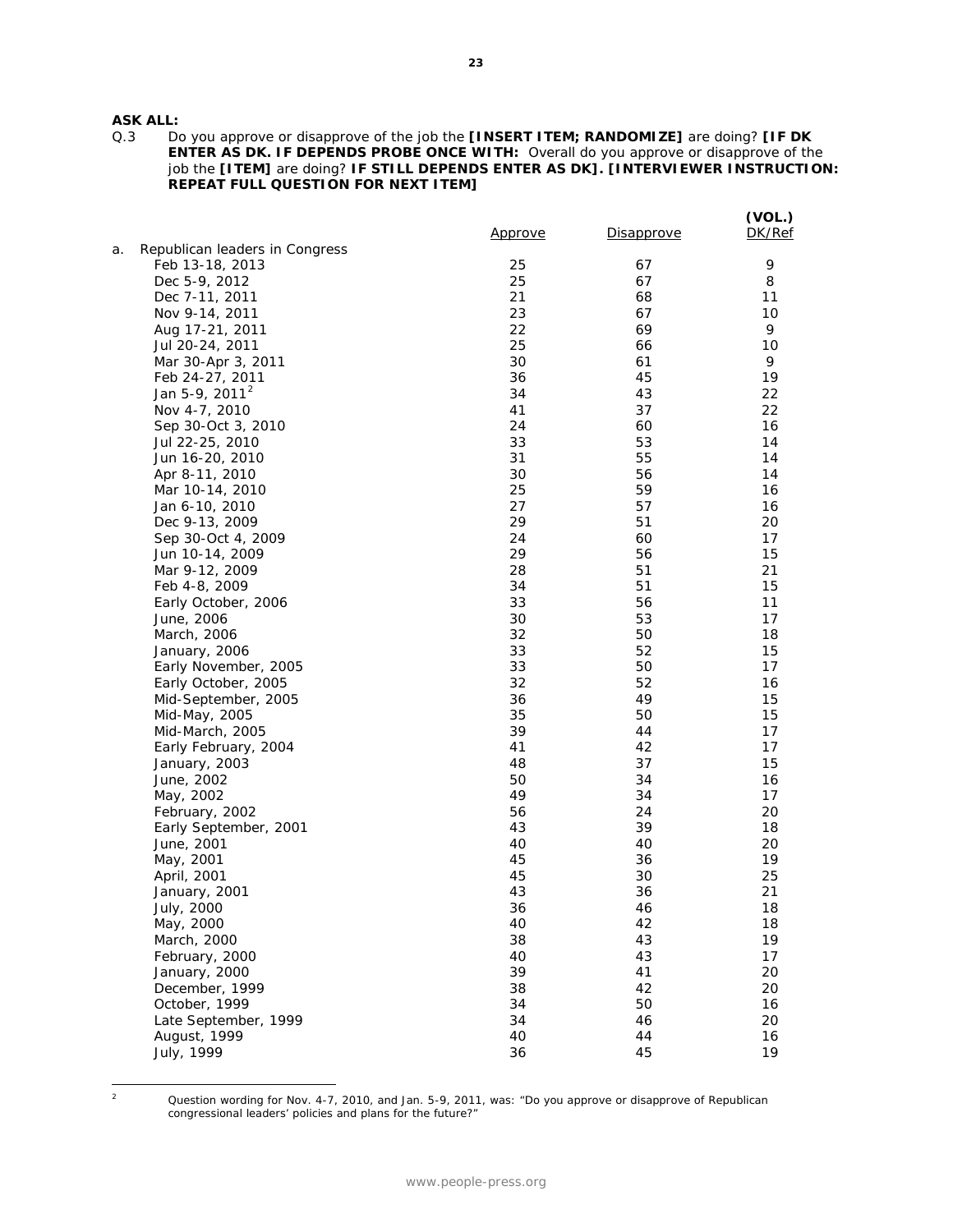# **Q.3 CONTINUED…**

|                                              | <u>Approve</u> | <b>Disapprove</b> | (VOL.)<br>DK/Ref |
|----------------------------------------------|----------------|-------------------|------------------|
| June, 1999                                   | 37             | 46                | 17               |
| May, 1999                                    | 38             | 44                | 18               |
| March, 1999                                  | 38             | 47                | 15               |
| February, 1999                               | 37             | 51                | 12               |
| January, 1999                                | 38             | 50                | 12               |
| Early December, 1998                         | 38             | 49                | 13               |
| November, 1998                               | 41             | 48                | 11               |
| Early September, 1998                        | 44             | 37                | 19               |
| Early August, 1998                           | 43             | 37                | 20               |
| June, 1998                                   | 42             | 38                | 20               |
| May, 1998                                    | 40             | 41                | 19               |
| April, 1998                                  | 41             | 40                | 19               |
| March, 1998                                  | 43             | 39                | 18               |
| January, 1998                                | 43             | 41                | 16               |
| November, 1997                               | 41             | 43                | 16               |
| August, 1997                                 | 42             | 44                | 14               |
| June, 1997                                   | 33             | 50                | 17               |
| May, 1997                                    | 40             | 44                | 16               |
| April, 1997                                  | 40             | 44                | 16               |
| February, 1997                               | 44             | 42                | 14               |
|                                              | 38             | 47                | 15               |
| January, 1997<br>December, 1996 <sup>3</sup> | 40             | 43                | 17               |
|                                              |                | 48                | 14               |
| July, 1996                                   | 38             |                   |                  |
| June, 1996                                   | 36<br>39       | 50<br>46          | 14<br>15         |
| April, 1996                                  | 35             | 51                |                  |
| March, 1996                                  |                |                   | 14               |
| February, 1996                               | 33             | 53                | 14               |
| January, 1996                                | 36             | 54                | 10               |
| October, 1995                                | 36             | 51                | 13               |
| September, 1995                              | 36             | 50                | 14               |
| August, 1995                                 | 38             | 45                | 17               |
| June, 1995                                   | 41             | 45                | 14               |
| April, 1995                                  | 44             | 43                | 13               |
| March, 1995                                  | 43             | 39                | 18               |
| December, 1994                               | 52             | 28                | 20               |
| b.<br>Democratic leaders in Congress         |                |                   |                  |
| Feb 13-18, 2013                              | 37             | 55                | 8                |
| Dec 5-9, 2012                                | 40             | 53                | $\overline{7}$   |
| Dec 7-11, 2011                               | 31             | 58                | 11               |
| Nov 9-14, 2011                               | 30             | 61                | 9                |
| Aug 17-21, 2011                              | 29             | 63                | 9                |
| Jul 20-24, 2011                              | 30             | 60                | 10               |
| Mar 30-Apr 3, 2011                           | 31             | 60                | 9                |
| Feb 24-27, 2011                              | 33             | 48                | 19               |
| Sep 30-Oct 3, 2010                           | 30             | 53                | 17               |
| Jul 22-25, 2010                              | 35             | 56                | 10               |
| Jun 16-20, 2010                              | 35             | 53                | 12               |
| Apr 8-11, 2010                               | 38             | 51                | 11               |
| Mar 10-14, 2010                              | 31             | 57                | 12               |
| Jan 6-10, 2010                               | 35             | 53                | 11               |
| Dec 9-13, 2009                               | 36             | 47                | 17               |
| Sep 30-Oct 4, 2009                           | 33             | 53                | 15               |
| Jun 10-14, 2009                              | 42             | 45                | 13               |
| Mar 9-12, 2009                               | 47             | 35                | 18               |
| Feb 4-8, 2009                                | 48             | 38                | 14               |

<span id="page-3-0"></span> $\overline{3}$ 

<sup>3</sup> From December, 1994, through December, 1996, the question was worded: "As best you can tell, do you approve or disapprove of the policies and proposals of the Republican leaders in Congress?"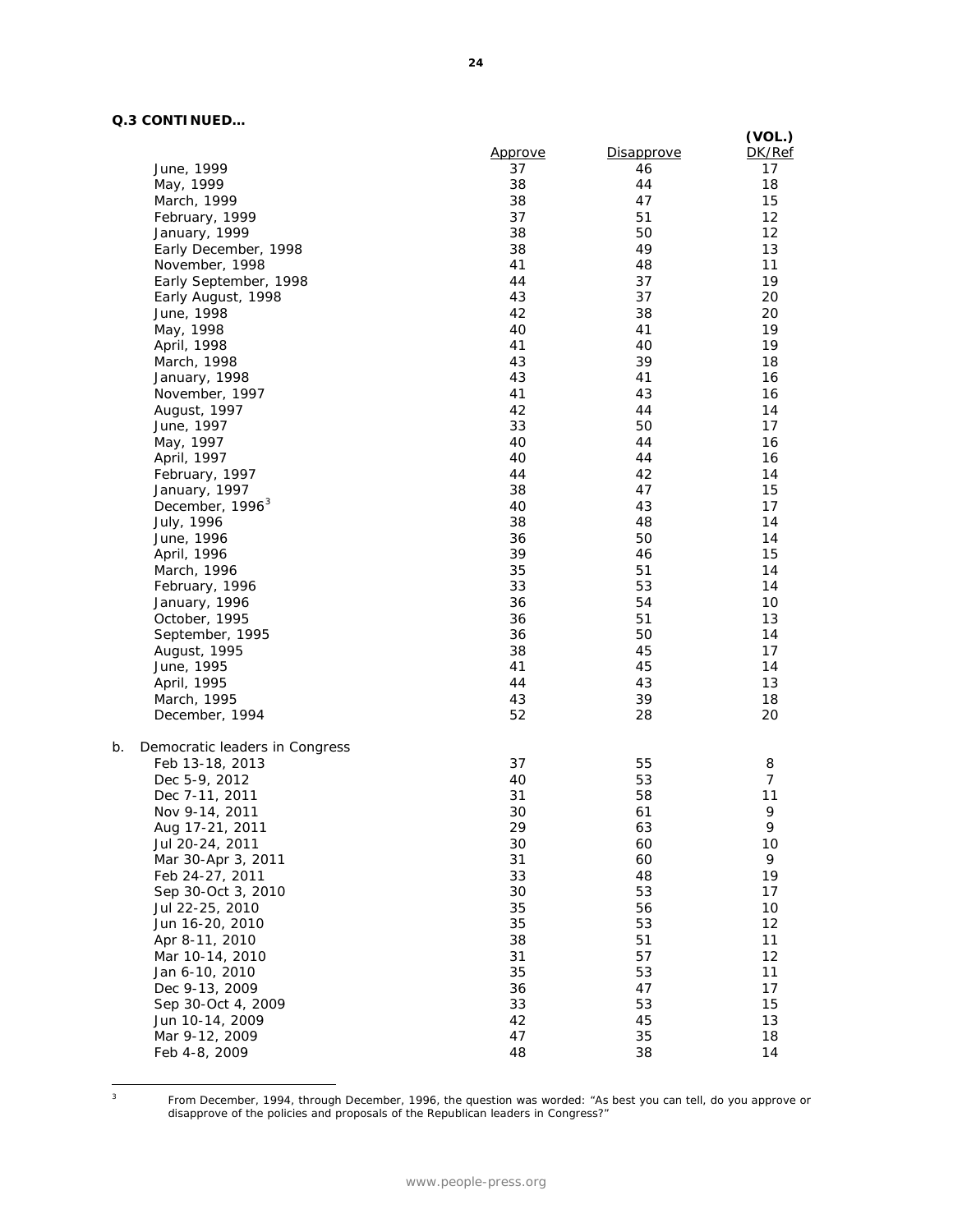# **Q.3 CONTINUED…**

|                             |         |                   | (VOL.) |
|-----------------------------|---------|-------------------|--------|
|                             | Approve | <b>Disapprove</b> | DK/Ref |
| August, 2008                | 31      | 58                | 11     |
| January, 2008               | 31      | 53                | 16     |
| November, 2007              | 35      | 50                | 15     |
| October, 2007               | 31      | 54                | 15     |
| July, 2007                  | 33      | 54                | 13     |
| June, 2007                  | 34      | 49                | 17     |
| April, 2007                 | 36      | 43                | 21     |
| March, 2007 <sup>4</sup>    | 37      | 42                | 21     |
| February, 2007              | 41      | 36                | 23     |
| Mid-January, 2007           | 39      | 34                | 27     |
| November, 2006 <sup>5</sup> | 50      | 21                | 29     |
| Early October, 2006         | 35      | 53                | 12     |
| June, 2006                  | 32      | 50                | 18     |
| March, 2006                 | 34      | 46                | 20     |
| January, 2006               | 34      | 48                | 18     |
| Early November, 2005        | 36      | 44                | 20     |
| Early October, 2005         | 32      | 48                | 20     |
| Mid-September, 2005         | 36      | 45                | 19     |
| Mid-May, 2005               | 39      | 41                | 20     |
| Mid-March, 2005             | 37      | 44                | 19     |
| Early February, 2004        | 38      | 42                | 20     |
| June, 2002                  | 47      | 36                | 17     |
| May, 2002                   | 42      | 37                | 21     |
| February, 2002              | 49      | 30                | 21     |
| Early September, 2001       | 49      | 30                | 21     |
| June, 2001                  | 50      | 28                | 22     |
| December, 1994              | 52      | 28                | 20     |

#### **ASK ALL:**

Now, thinking about how Barack Obama is handling some issues...<br>Q.4 Do you approve or disapprove of the way Barack Obama is

Do you approve or disapprove of the way Barack Obama is handling **[INSERT ITEM, RANDOMIZE**; **OBSERVE FORM SPLITS]**? How about **[NEXT ITEM]**? **[REPEAT INTRODUCTION AS NECESSARY]**

|    |                    | <u>Approve</u> | <u>Disapprove</u> | (VOL.)<br>DK/Ref |
|----|--------------------|----------------|-------------------|------------------|
| a. | The economy        |                |                   |                  |
|    | Feb 13-18, 2013    | 40             | 56                | 4                |
|    | Mar 7-11, 2012     | 43             | 53                | 4                |
|    | Jan 11-16, 2012    | 38             | 59                | 4                |
|    | Nov 9-14, 2011     | 35             | 58                | 6                |
|    | Aug 17-21, 2011    | 34             | 60                | 6                |
|    | May 2, 2011        | 40             | 55                | 4                |
|    | Mar 30-Apr 3, 2011 | 39             | 56                | 6                |
|    | Jan 6-9, 2011      | 42             | 51                | 7                |
|    | Jun 16-20, 2010    | 43             | 51                | 5                |
|    | May 6-9, 2010      | 41             | 51                | 8                |
|    | Apr 21-26, 2010    | 38             | 54                | 8                |
|    | Mar 10-14, 2010    | 41             | 52                | 7                |
|    | Jan 6-10, 2010     | 42             | 51                | 7                |
|    | Oct 28-Nov 8, 2009 | 42             | 52                | 5                |
|    | Jul 22-26, 2009    | 38             | 53                | 9                |
|    | Jun 10-14, 2009    | 52             | 40                | 8                |
|    | Apr 14-21, 2009    | 60             | 33                | 7                |
|    | Feb 4-8, 2009      | 56             | 24                | 20               |
|    |                    |                |                   |                  |

<span id="page-4-1"></span><span id="page-4-0"></span> $\sqrt{4}$ In March 2007 the question was worded: "Do you approve or disapprove of the policies and proposals of the Democratic leaders in Congress?".<br>Out position wording in November 2006 and December 1994 was: "As best you can tell

Question wording in November, 2006, and December, 1994, was: "As best you can tell, do you approve or disapprove of Democratic congressional leaders' policies and plans for the future?".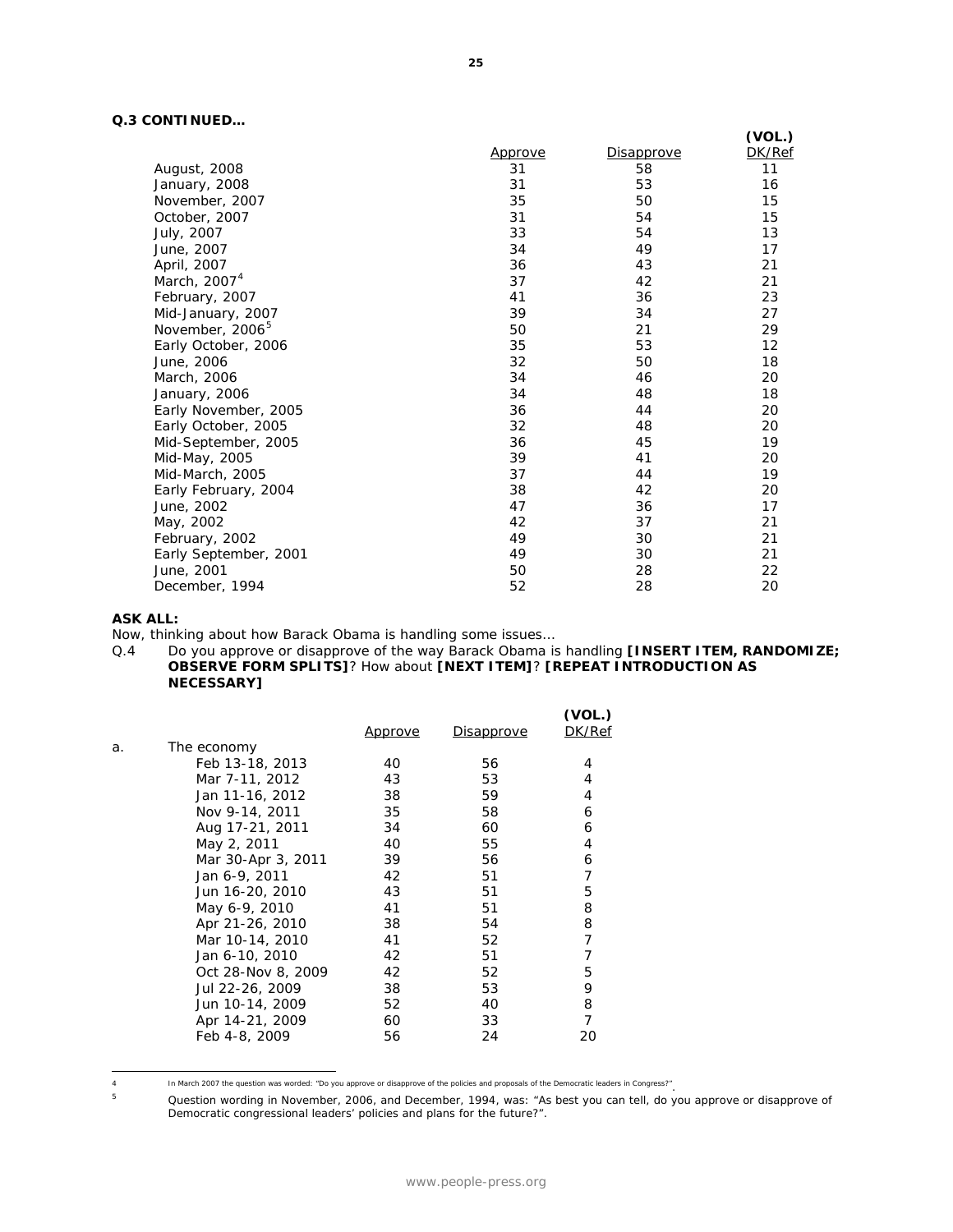# **Q.4 CONTINUED…**

|      |                                                          | <u>Approve</u> | Disapprove | (VOL.)<br>DK/Ref |
|------|----------------------------------------------------------|----------------|------------|------------------|
| b.   | The federal budget deficit                               |                |            |                  |
|      | Feb 13-18, 2013<br>Mar 7-11, 2012                        | 34<br>36       | 58<br>58   | 8<br>7           |
|      |                                                          |                |            |                  |
|      | Jan 11-16, 2012                                          | 34             | 62         | 5                |
|      | Nov 9-14, 2011                                           | 34             | 57         | 9                |
|      | Aug 17-21, 2011                                          | 32             | 60         | 9                |
|      | Mar 30-Apr 3, 2011                                       | 33             | 59         | 8                |
|      | Jan 6-9, 2011                                            | 35             | 53         | 12               |
|      | Jun 16-20, 2010                                          | 35             | 56         | 9                |
|      | Jan 6-10, 2010                                           | 32             | 58         | 11               |
|      | Oct 28-Nov 8, 2009                                       | 31             | 58         | 11               |
|      | Jul 22-26, 2009                                          | 32             | 53         | 15               |
|      | April 14-21, 2009                                        | 50             | 38         | 12               |
| C.   | The nation's immigration policy                          |                |            |                  |
|      | Feb 13-18, 2013                                          | 44             | 43         | 13               |
|      | Nov 9-14, 2011                                           | 32             | 49         | 20               |
|      | Jan 6-9, 2011                                            | 35             | 50         | 16               |
|      | Jun 16-20, 2010                                          | 33             | 54         | 12               |
|      | May 6-9, 2010                                            | 25             | 54         | 21               |
|      | Apr 21-26, 2010                                          | 29             | 47         | 24               |
|      | Jan 6-10, 2010                                           | 30             | 50         | 21               |
|      | Oct 28-Nov 8, 2009                                       | 31             | 48         | 21               |
| d.   | Gun policies                                             |                |            |                  |
|      | Feb 13-18, 2013                                          | 44             | 49         | 8                |
| е.   | Climate change                                           |                |            |                  |
|      | Feb 13-18, 2013                                          | 44             | 34         | 22               |
|      | May 2010 <sup>6</sup>                                    | 45             | 37         | 18               |
|      | Oct 28-Nov 8, 2009 <sup>7</sup>                          | 44             | 32         | 24               |
|      | ASK FORM 1 ONLY [N=740]:                                 |                |            |                  |
| f.F1 | The nation's foreign policy                              |                |            |                  |
|      | Feb 13-18, 2013                                          | 44             | 42         | 14               |
|      | Jan 11-16, 2012                                          | 46             | 45         | 10               |
|      | Nov 9-14, 2011                                           | 46             | 40         | 13               |
|      | Jun 16-20, 2010                                          | 45             | 40         | 15               |
|      | Mar 10-14, 2010                                          | 42             | 40         | 18               |
|      | Jan 6-10, 2010                                           | 44             | 40         | 16               |
|      | Oct 28-Nov 8, 2009                                       | 44             | 38         | 18               |
|      | Jul 22-26, 2009                                          | 47             | 32         | 21               |
|      | Jun 10-14, 2009                                          | 57             | 31         | 12               |
|      | Apr 14-21, 2009<br>Feb 4-8, 2009                         | 61<br>52       | 22<br>17   | 17<br>31         |
|      |                                                          |                |            |                  |
| g.F2 | ASK FORM 2 ONLY [N=764]:<br>The situation in Afghanistan |                |            |                  |
|      | Feb 13-18, 2013                                          | 46             | 42         | 12               |
|      | Mar 7-11, 2012                                           | 49             | 42         | 9                |
|      | Jan 11-16, 2012                                          | 56             | 37         | 7                |
|      | May 2, 2011                                              | 60             | 29         | 11               |
|      | Mar 30-Apr 3, 2011                                       | 43             | 45         | 11               |
|      | Jan 6-9, 2011                                            | 44             | 42         | 13               |
|      | Jun 16-20, 2010                                          | 45             | 46         | 9                |

<span id="page-5-1"></span><span id="page-5-0"></span><sup>6</sup> Trend from the Pew Research Center's Global Attitudes Project

 $\overline{a}$ 

 $7$  Oct. 28-Nov. 8, 2009 survey asked about "global climate change."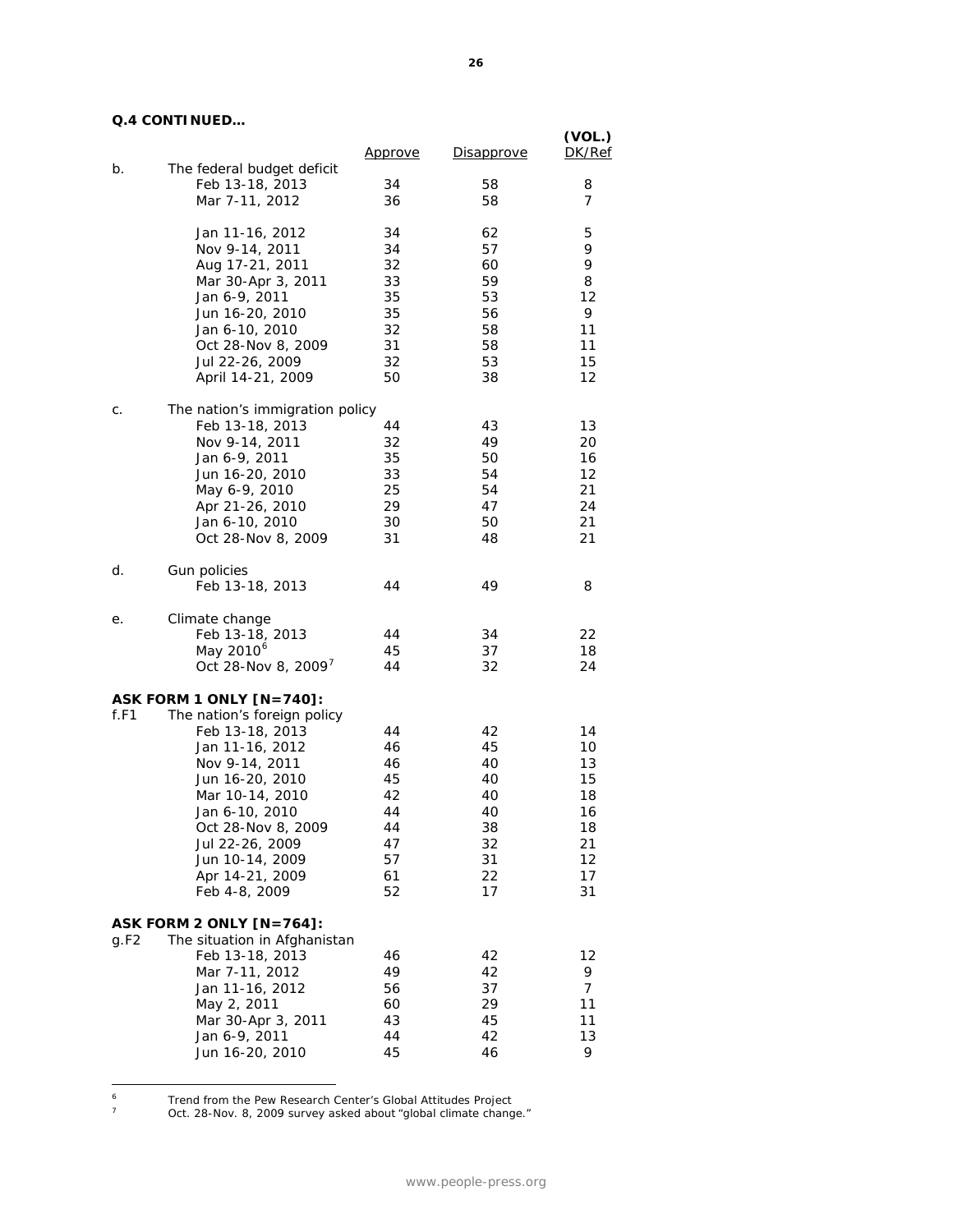# **Q.4 CONTINUED…**

|         |            | (VOL.) |
|---------|------------|--------|
| Approve | Disapprove | DK/Ref |
| 41      | 42         | 17     |
| 51      | 35         | 15     |
| 45      | 43         | 12     |
| 36      | 49         | 15     |
| 47      | 33         | 19     |
|         |            |        |

### **NO QUESTIONS 5-6**

#### **ASK ALL:**

Q.7 Next, how essential do you think it is for the president and Congress to act on the following issues THIS YEAR? (First,) Is **[INSERT FIRST ITEM; RANDOMIZE]** ESSENTIAL to do THIS YEAR, something that can be done in the next few years, or should it not be done? What about **[NEXT ITEM]**? **[IF NECESSARY:** Is this essential to do this year, can it be done in the next few years, or should it not be done**]**?

|             |                                                                                           | Essential<br>this year | Next few<br>years | Should not<br>be done | (VOL.)<br>DK/Ref |
|-------------|-------------------------------------------------------------------------------------------|------------------------|-------------------|-----------------------|------------------|
| a.          | Passing major legislation to reduce the federal<br>budget deficit<br>February 13-18, 2013 | 70                     | 21                | 4                     | 5                |
| $b_{\cdot}$ | Passing major legislation about gun policies<br>February 13-18, 2013                      | 46                     | 21                | 29                    |                  |
| C.          | Passing major legislation about immigration<br>February 13-18, 2013                       | 51                     | 37                |                       | 5                |
| d.          | Setting new federal policies about climate change<br>February 13-18, 2013                 | 34                     | 39                | 19                    | 8                |

#### **ASK IF MORE THAN ONE ITEM IN Q.7 IS ESSENTIAL (Q.7a-d=1 FOR 2+ ITEMS):**

Q.8 If you had to choose just one of these issues, which one would be the MOST essential for the president and Congress to act on this year? **[READ JUST ITEMS RESPONDENT NAMED AS ESSENTIAL IN Q7 IN SAME ORDER AS Q7]**

#### **BASED ON TOTAL**

Feb 13-18

 $\frac{2013^8}{51}$  $\frac{2013^8}{51}$  $\frac{2013^8}{51}$ 

- 51 The federal budget deficit<br>17 Gun policies
- Gun policies
- 15 Immigration<br>7 Climate chan
- Climate change
- 1 Don't know/Refused **(VOL.)**
- *8 None essential in Q.7*

## **NO QUESTION 9**

<span id="page-6-0"></span> $\overline{a}$ 

<sup>&</sup>lt;sup>8</sup> Includes those who named only one issue as essential in Q.7.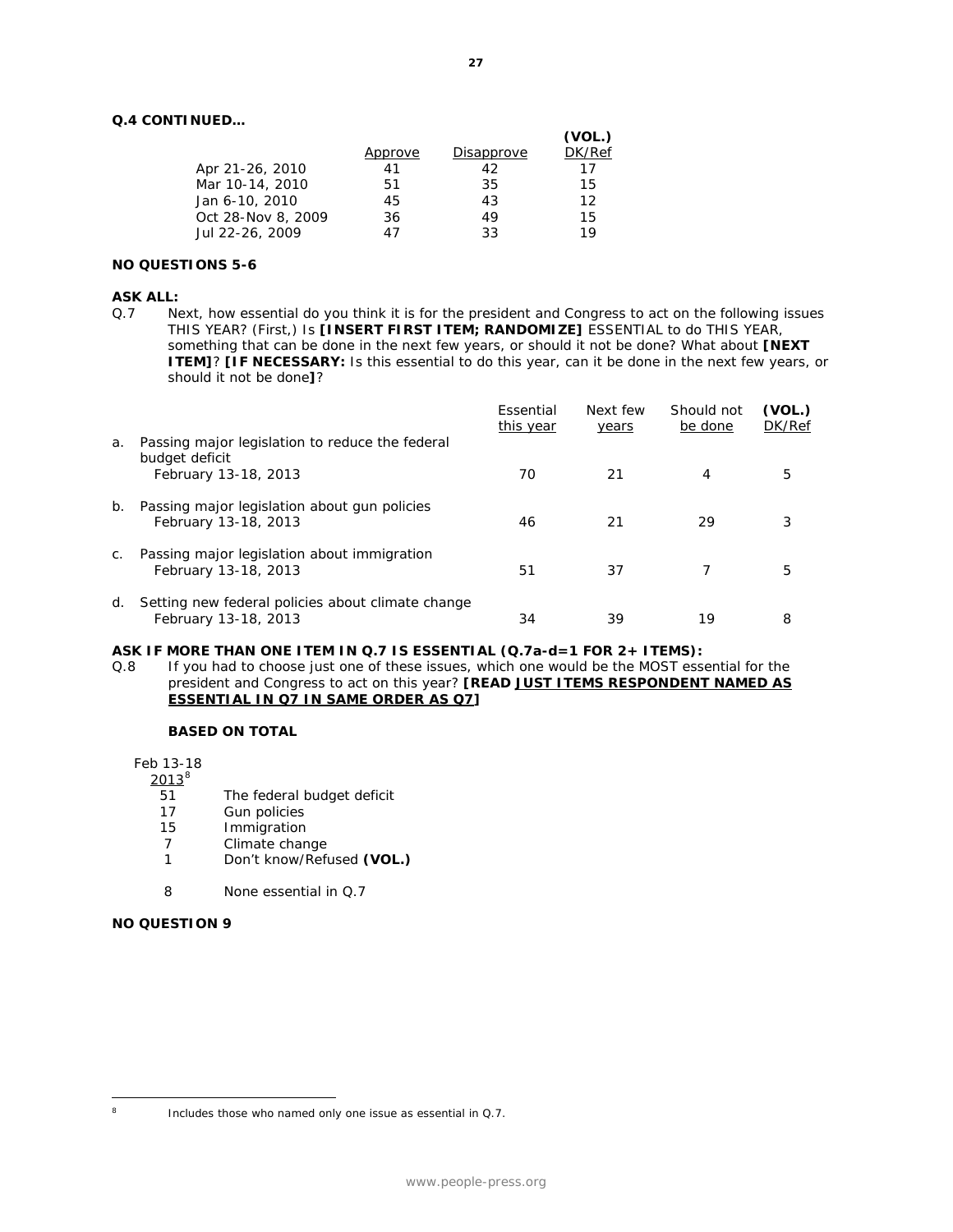# **ASK ALL:**<br>0.10 A

And thinking about these same issues, who do you think has the better approach to dealing with **[INSERT ITEM; SAME ORDER AS Q.7]** Barack Obama or Republicans in Congress? How about **[INSERT NEXT ITEM]**? **[REPEAT AS NECESSARY:** Who do you think has the better approach to dealing with **(ITEM)**?**]**

|    |                                                                              | <b>Barack</b><br>Obama | Republicans<br>in Congress | (VOL.)<br>Same/No<br>difference | (VOL.)<br>Neither/<br>Other | (VOL.)<br>DK/Ref |
|----|------------------------------------------------------------------------------|------------------------|----------------------------|---------------------------------|-----------------------------|------------------|
| a. | The federal budget deficit<br>Feb 13-18, 2013<br>Newsweek: Feb 17-18, 20109  | 45<br>42               | 38<br>33                   | 1<br>1                          | 8<br>14                     | 7<br>10          |
| b. | Gun policies<br>Feb 13-18, 2013                                              | 45                     | 39                         | 1                               | 6                           | 8                |
| C. | Immigration<br>Feb 13-18, 2013                                               | 50                     | 33                         | 1                               | 5                           | 10               |
| d. | Climate change<br>Feb 13-18, 2013<br>Newsweek: Feb 17-18, 2010 <sup>10</sup> | 47<br>38               | 26<br>26                   | 2<br>1                          | 8<br>11                     | 17<br>24         |

#### **ASK ALL:**

On another subject…

Q.11 In your view, as Congress and the president discuss steps to reduce the budget deficit over the coming months, should they focus **[RANDOMIZE:** ONLY on spending cuts, ONLY on tax increases**]** or should they do a combination of both?

#### **ASK IF COMBINATION OF BOTH (Q11=3):**

Q.12 If both spending cuts and tax increases are being considered should the focus be **[READ AND RANDOMIZE]**?

#### **BASED ON TOTAL**

Feb 13-18

2013<br>19

- Only on spending cuts
- 3 Only on tax increases
- 76 Combination of both
- 54 Mostly on spending cuts
- 16 Mostly on tax increases
- 6 Don't know/Refused **(VOL.)**
- \* Deficit is not a priority/Don't focus on deficit **(VOL.)**
- 2 Don't know/Refused **(VOL.)**
- 73 NET Only/Mostly spending cuts
- 19 NET Only/Mostly tax increases

## **NO QUESTIONS 13-14**

<span id="page-7-0"></span> $\overline{a}$ 

<sup>9</sup> Feb 17-18, 2 010, Newsweek survey asked: "**As I read you some different issues and problems, please tell me who you think has the better approach to dealing with each one--Barack Obama or Republicans in Congress. Who do you think has the better approach on...dealing with government debt and the federal budget deficit?"**

<span id="page-7-1"></span><sup>&</sup>lt;sup>10</sup> Feb 17-18, <sup>2</sup>010, Newsweek survey asked<sup>:</sup> "As I read you some different issues and problems, please tell me who **you think has the better approach to dealing with each one--Barack Obama or Republicans in Congress. Who do you think has the better approach on...dealing with government debt and the federal budget deficit?"**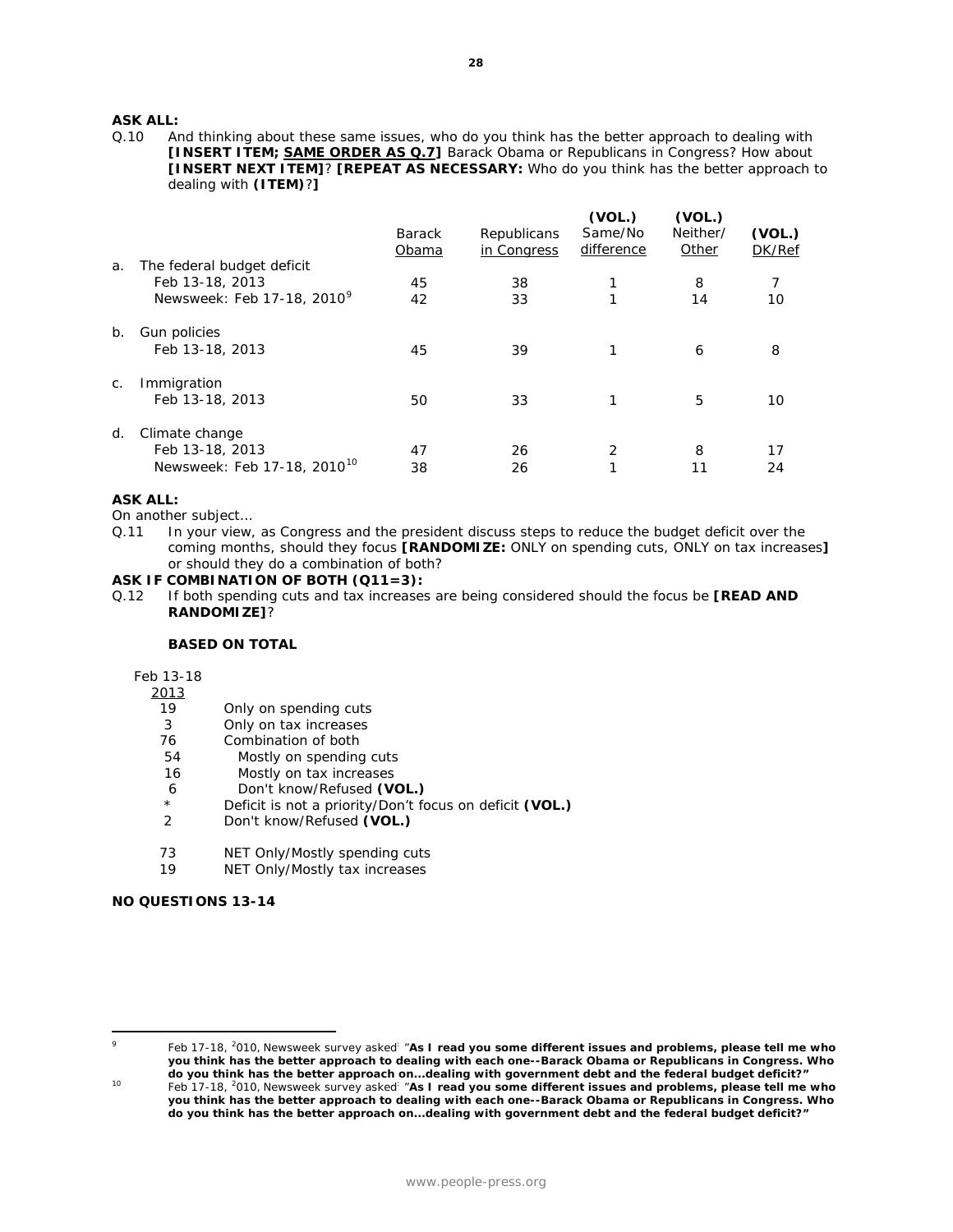# **ASK ALL:**

Now thinking about some issues…

Q.15 What should be the priority for dealing with illegal immigration in the U.S.? **[RANDOMIZE;** (one) better border security and stronger enforcement of our immigration laws; OR (two) creating a way for illegal immigrants already here to become citizens if they meet certain requirements**]** OR should BOTH be given equal priority?

| Feb 13-18, 2013<br>Jun 7-17, 2012<br>Nov 9-14, 2011<br>Feb 2-7,2011<br>Aug 25-Sep 6, 2010 | Better border security<br>and stronger<br>enforcement of our<br>immigration laws.<br>25<br>28<br>29<br>35<br>30 | Creating a way for<br>illegal immigrants<br>already here to become<br>citizens if the meet<br>certain requirements<br>25<br>27<br>24<br>21<br>23 | <b>Both</b><br>should be<br>given<br>equal<br>priority<br>47<br>42<br>43<br>42<br>44 | (VOL.)<br>None of<br>these | (VOL.)<br>DK/Ref<br>2<br>2<br>$\mathcal{P}$<br>2 |
|-------------------------------------------------------------------------------------------|-----------------------------------------------------------------------------------------------------------------|--------------------------------------------------------------------------------------------------------------------------------------------------|--------------------------------------------------------------------------------------|----------------------------|--------------------------------------------------|
|                                                                                           |                                                                                                                 |                                                                                                                                                  |                                                                                      |                            |                                                  |
| Jul 21-Aug 5, 2010                                                                        | 33                                                                                                              | 22                                                                                                                                               | 42                                                                                   |                            |                                                  |
|                                                                                           |                                                                                                                 |                                                                                                                                                  |                                                                                      |                            |                                                  |

#### **ASK ALL:**

Now thinking about some issues…

Q.15 What should be the priority for dealing with illegal immigration in the U.S.? **[RANDOMIZE;** (one) better border security and stronger enforcement of our immigration laws; OR (two) creating a way for illegal immigrants already here to become citizens if they meet certain requirements**]** OR should BOTH be given equal priority?

#### **ASK IF BOTH (Q.15=3):**

Q.16 If you had to choose, which ONE would you say should be the bigger priority? **[READ ITEMS IN SAME ORDER AS IN Q.15:** (one) better border security and stronger enforcement of our immigration laws; OR (two) creating a way for illegal immigrants already here to become citizens if they meet certain requirements**]**?

#### **BASED ON TOTAL**

Feb 13-18

 $\frac{2013}{25}$ 

- 25 Better border security and stronger enforcement of our immigration laws<br>25 Creating a way for illegal immigrants already here to become citizens if the
- 25 Creating a way for illegal immigrants already here to become citizens if they meet certain requirements
- 47 Both should be given equal priority<br>22 If had to choose, border security
- 22 If had to choose, border security and enforcement<br>24 If had to choose, creating a way to become citizens
- If had to choose, creating a way to become citizens
- 1 If had to choose, Don't know/Refused **(VOL.)**
- 1 None of these **(VOL.)**<br>2 Don't know/Refused **(**
- 2 Don't know/Refused **(VOL.)**
- 47 NET Border security and enforcement<br>49 NET Creating a way to become citizen
- NET Creating a way to become citizens

#### **ASK ALL:**

Q.17 Which one of the following do you think should be the more important priority for addressing America's energy supply? **[READ AND RANDOMIZE]**

| Feb 13-18<br>2013 |                                                                                | Oct 24-28<br>2012 | Mar 7-11<br>2012 | Feb 22-Mar 1<br>2011 |
|-------------------|--------------------------------------------------------------------------------|-------------------|------------------|----------------------|
| 54                | Developing alternative sources,<br>such as wind, solar and hydrogen technology | 47                | 52               | 63                   |
|                   | Expanding exploration and production of oil,                                   |                   |                  |                      |
| 34                | coal and natural gas                                                           | 39                | 39               | 29                   |
|                   | Both should be given equal priority (VOL.)                                     | Q                 |                  | 6                    |
| 4                 | Don't know/Refused (VOL.)                                                      | 5                 |                  |                      |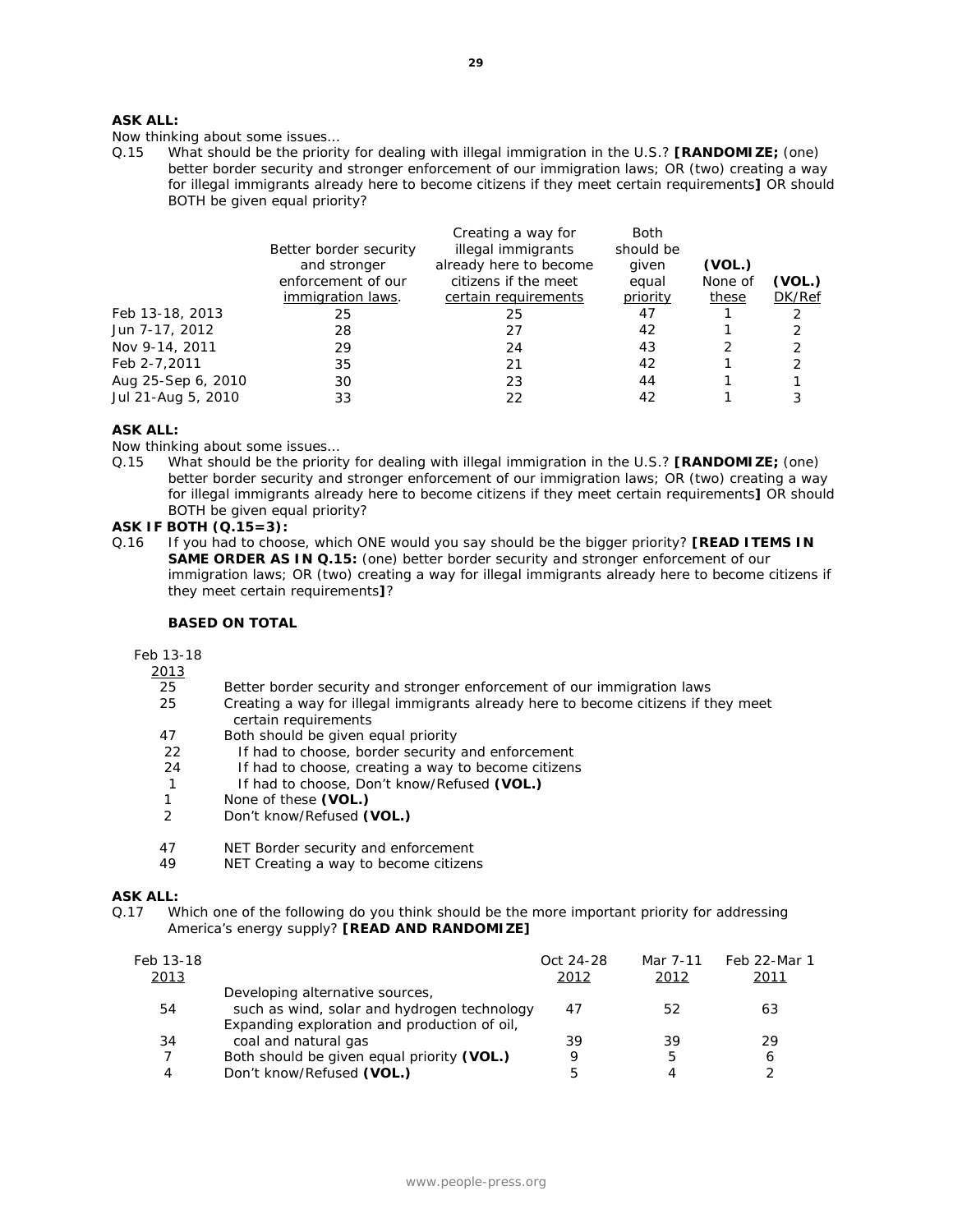# **ASK ALL:**

Do you strongly favor, favor, oppose, or strongly oppose **[INSERT ITEM; RANDOMIZE]**?

|    |                                                                                                              |     | ----- FAVOR -----<br>Strongly |       |     | ----- OPPOSE<br>Strongly |               | (VOL.) |
|----|--------------------------------------------------------------------------------------------------------------|-----|-------------------------------|-------|-----|--------------------------|---------------|--------|
|    |                                                                                                              | Net | favor                         | Favor | Net | oppose                   | <i>Oppose</i> | DK/Ref |
| a. | An increase in the minimum<br>wage from \$7.25 to \$9.00 an<br>hour                                          |     |                               |       |     |                          |               |        |
|    | Feb 13-18, 2013                                                                                              | 71  | 36                            | 34    | 26  | 10                       | 16            | 3      |
|    | January, 2007 <sup>11</sup>                                                                                  | 84  | 48                            | 36    | 14  | 6                        | 8             | 2      |
|    | March, 2006                                                                                                  | 86  | 49                            | 37    | 11  | 3                        | 8             | 3      |
|    | December, 2004                                                                                               | 86  | 53                            | 33    | 12  | 4                        | 8             | 2      |
|    | June, 2001                                                                                                   | 87  | 49                            | 38    | 12  | 4                        | 8             |        |
|    | October, 1999                                                                                                | 82  | 48                            | 34    | 16  | 4                        | 12            | 2      |
|    | February, 1998                                                                                               | 80  | 48                            | 32    | 19  | 5                        | 14            |        |
| b. | Setting stricter emission limits<br>on power plants in order to<br>address climate change<br>Feb 13-18, 2013 | 62  | 28                            | 33    | 28  | 10                       | 18            | 10     |
|    |                                                                                                              |     |                               |       |     |                          |               |        |

#### **ASK ALL:**

Q.19 What do you think is more important – to protect the right of Americans to own guns, OR to control gun ownership?

|                     | Protect right of Americans | Control              | (VOL.) |
|---------------------|----------------------------|----------------------|--------|
|                     | to own guns                | <u>gun ownership</u> | DK/Ref |
| Feb 13-18, 2013     | 46                         | 50                   | 4      |
| Jan 9-13, 2013      | 45                         | 51                   | 5      |
| Dec 17-19, 2012     | 42                         | 49                   | 9      |
| July 26-29, 2012    | 46                         | 47                   | 6      |
| Apr 4-15, 2012      | 49                         | 45                   | 6      |
| Sep 22-Oct 4, 2011  | 47                         | 49                   | 5      |
| Feb 22-Mar 1, 2011  | 48                         | 47                   | 6      |
| Jan 13-16, 2011     | 49                         | 46                   | 6      |
| Aug 25-Sep 6, 2010  | 46                         | 50                   | 4      |
| Mar 10-14, 2010     | 46                         | 46                   | 7      |
| Mar 31-Apr 21, 2009 | 45                         | 49                   | 6      |
| April, 2008         | 37                         | 58                   | 5      |
| November, 2007      | 42                         | 55                   | 3      |
| April, 2007         | 32                         | 60                   | 8      |
| February, 2004      | 37                         | 58                   | 5      |
| June, 2003          | 42                         | 54                   | 4      |
| May, 2000           | 38                         | 57                   | 5      |
| April, 2000         | 37                         | 55                   | 8      |
| March, 2000         | 29                         | 66                   | 5      |
| June, 1999          | 33                         | 62                   | 5      |
| May, 1999           | 30                         | 65                   | 5      |
| December, 1993      | 34                         | 57                   | 9      |

<span id="page-9-0"></span> $11$ 

In January 2007, the question was worded, "An increase in the minimum wage, from \$5.15 an hour to \$7.25 an hour." March 2006, December 2004, June 2011 and October

<sup>2009,</sup> the question was worded: "An increase in the minimum wage, from \$5.15 an hour to \$6.45 an hour." In February 1998, the question was worded: "An increase in the minimum wage, from \$5.15 an hour to \$6.15 an hour."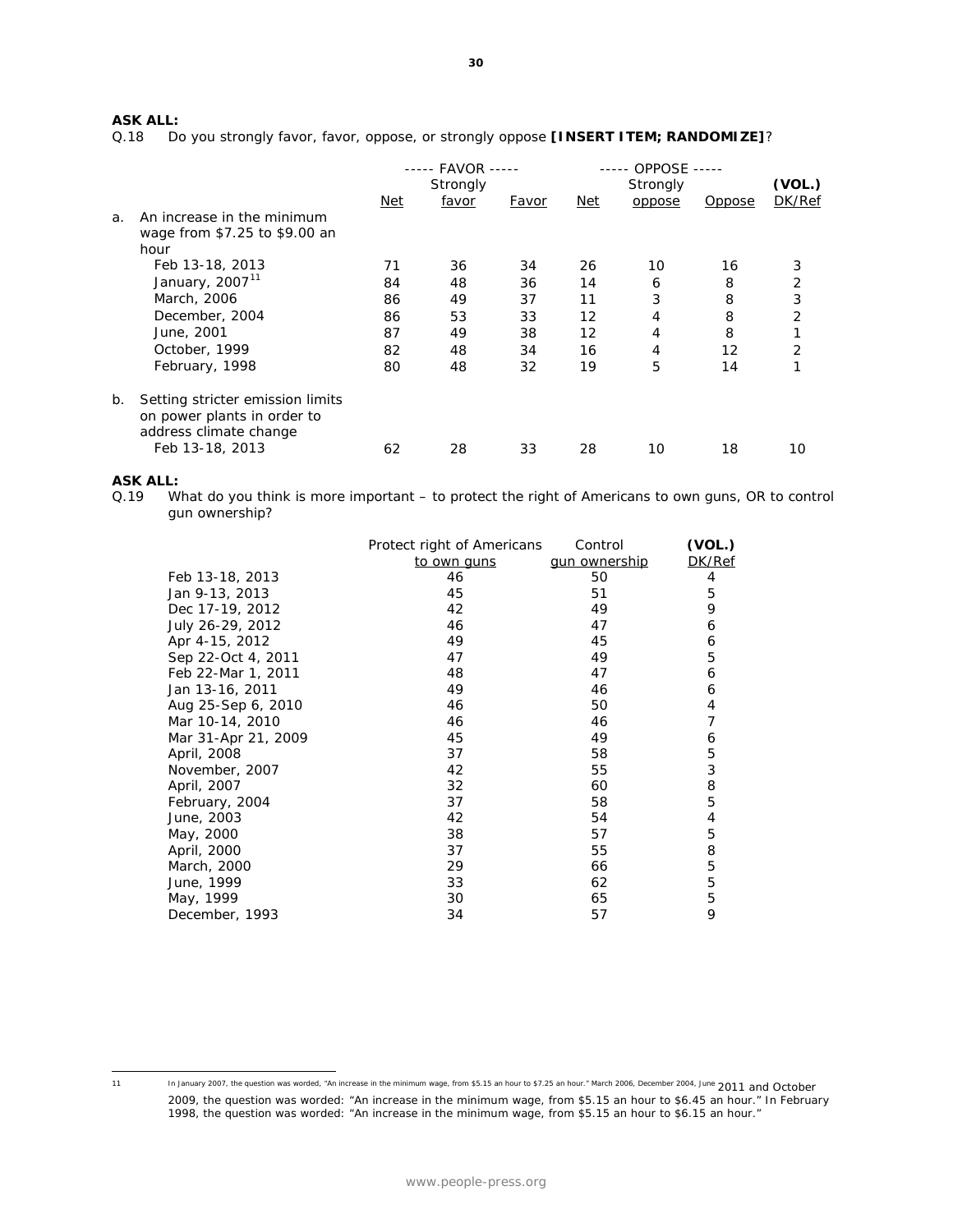**ASK ALL:**<br>0.20 PI

Please tell me if you favor or oppose the following proposals about gun policy. First, **[INSERT ITEM; RANDOMIZE]**? What about **[NEXT ITEM]? [IF NECESSARY:** Do you favor or oppose **[ITEM]**?**]**

|       |                                                                                 | Favor | Oppose | (VOL.)<br>DK/Ref |
|-------|---------------------------------------------------------------------------------|-------|--------|------------------|
| a.    | A ban on high-capacity ammunition clips                                         |       |        |                  |
|       | that hold more than 10 bullets                                                  |       |        |                  |
|       | Feb 13-18, 2013                                                                 | 53    | 44     | 3                |
|       | Jan 9-13, 2013                                                                  | 54    | 42     | $\overline{4}$   |
|       | Dec 17-19, 2012                                                                 | 53    | 42     | 5                |
| $b$ . | Making private gun sales and sales at gun shows<br>subject to background checks |       |        |                  |
|       | Feb 13-18, 2013                                                                 | 83    | 15     | 2                |
|       | Jan 9-13, 2012                                                                  | 85    | 12     | 3                |
| $C$ . | A ban on assault style weapons                                                  |       |        |                  |
|       | Feb 13-18, 2013                                                                 | 56    | 41     | 3                |
|       | Jan 9-13, 2013                                                                  | 55    | 40     | 5                |
|       |                                                                                 |       |        |                  |

# **NO QUESTIONS 21, 24-27, 29-37**

### **QUESTIONS 22-23, 28, 38-39 HELD FOR FUTURE RELEASE**

#### **ASK ALL:**

Next,

Q.40 How much, if anything, have you heard about major cuts in defense and domestic government spending that will automatically happen on March 1<sup>st</sup> unless the president and Congress reach an agreement on deficit reduction? Have you heard…**[READ IN ORDER]**

Feb 13-18

- $\frac{2013}{27}$ 
	- A lot
	- 43 A little
	- 29 Nothing at all
	- 1 Don't know/Refused **(VOL.)**

#### **ASK ALL:**

Q.41 If the president and Congress can't reach a deficit reduction agreement before the March  $1<sup>st</sup>$ deadline **[READ AND RANDOMIZE]**?

Feb 13-18

 $\frac{2013}{49}$ 

- 49 Would it be better to delay the automatic spending cuts<br>40 Would it be better to let the automatic spending cuts go
- 40 Would it be better to let the automatic spending cuts go into effect<br>11 Don't know/Refused (VOL.)
- Don't know/Refused (VOL.)

#### **ASK ALL:**

Q.42 If a deficit reduction agreement is not reached before the deadline, who do you think would be more to blame **[READ AND RANDOMIZE]**?

## Feb 13-18

2013

- 49 Republicans in Congress<br>31 President Obama
- President Obama
- 11 Both equally **(VOL.)**
- 1 Neither **(VOL.)**
- 7 Don't know/Refused **(VOL.)**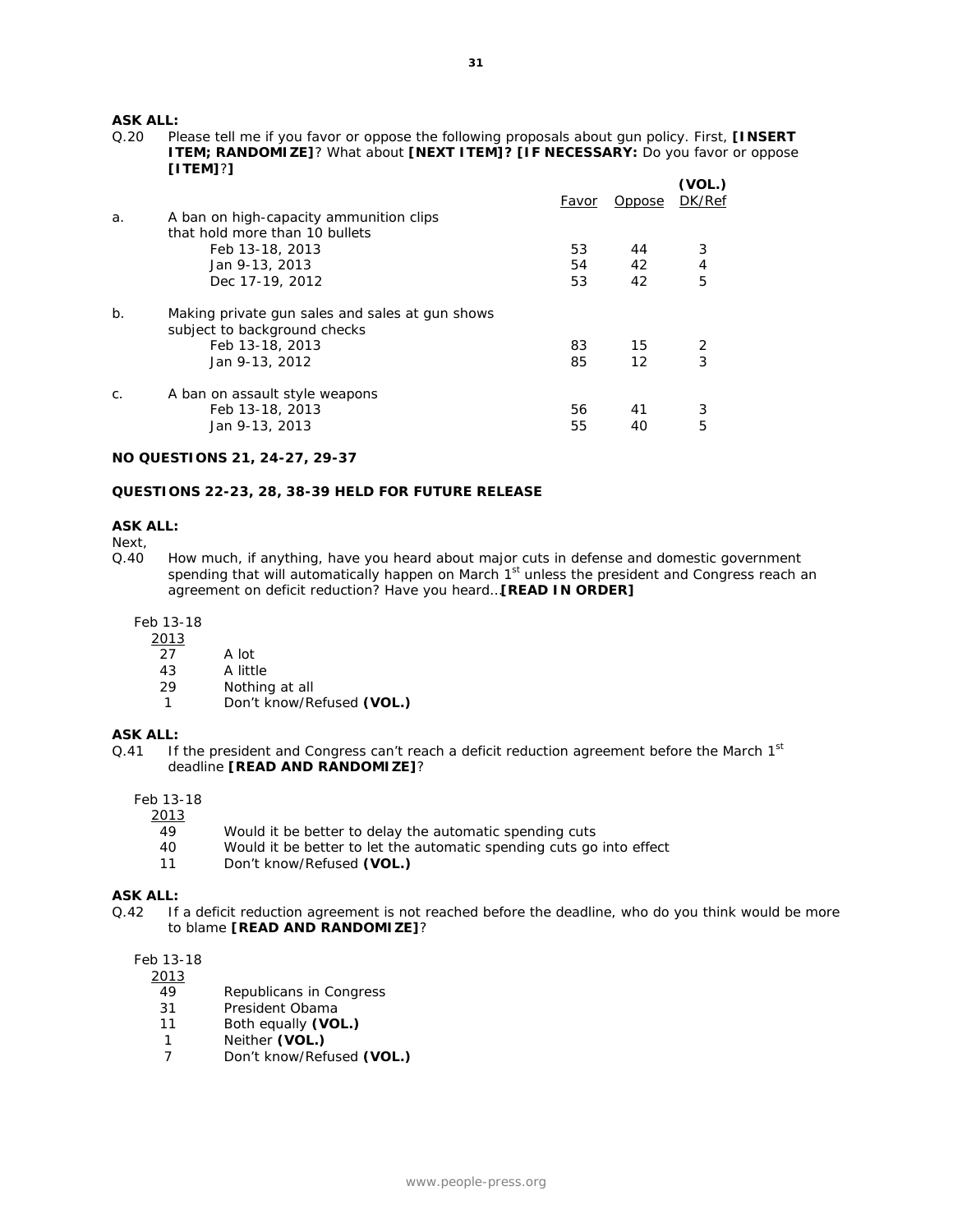# **NO QUESTIONS 43-47, 55-60**

# **QUESTIONS 48-54, 61-64 HELD FOR FUTURE RELEASE**

**ASK ALL:**

PARTY In politics TODAY, do you consider yourself a Republican, Democrat, or independent?

**ASK IF INDEP/NO PREF/OTHER/DK/REF (PARTY=3,4,5,9):**<br>PARTYLN As of today do you lean more to the Republican Pa

As of today do you lean more to the Republican Party or more to the Democratic Party?

|                      |            |          |                        | (VOL.)<br><b>No</b> | (VOL.)<br>Other | (VOL.)         | Lean  | Lean  |
|----------------------|------------|----------|------------------------|---------------------|-----------------|----------------|-------|-------|
|                      | Republican | Democrat | Independent preference |                     | party           | DK/Ref         | Rep   | Dem   |
| Feb. 13-18, 2013     | 22         | 32       | 41                     | 2                   | $\star$         | 2              | 15    | 19    |
| Jan 9-13, 2013       | 25         | 32       | 38                     | $\overline{2}$      | $^{\star}$      | $\overline{2}$ | 15    | 16    |
| Dec 17-19, 2012      | 21         | 32       | 38                     | $\overline{4}$      | $\star$         | 4              | 15    | 14    |
| Dec 5-9, 2012        | 23         | 33       | 38                     | 3                   | 1               | $\overline{2}$ | 14    | 19    |
| Oct 31-Nov 3, 2012   | 26         | 34       | 34                     | 3                   | 1               | 3              | 13    | 16    |
| Oct 24-28, 2012      | 28         | 33       | 33                     | $\overline{4}$      | $\star$         | $\overline{2}$ | 12    | 16    |
| Oct 4-7, 2012        | 27         | 31       | 36                     | 3                   | 1               | 3              | 15    | 15    |
| Sep 12-16, 2012      | 24         | 35       | 36                     | $\overline{2}$      | $\star$         | $\overline{2}$ | 14    | 16    |
| Jul 16-26, 2012      | 22         | 33       | 38                     | $\overline{4}$      | $\star$         | 3              | 14    | 15    |
| Jun 28-Jul 9, 2012   | 24         | 33       | 37                     | 3                   | $\star$         | 3              | 15    | 17    |
| Jun 7-17, 2012       | 24         | 33       | 39                     | $\overline{2}$      | $\star$         | $\overline{2}$ | 17    | 17    |
| May 9-Jun 3, 2012    | 24         | 32       | 36                     | $\overline{4}$      | $\star$         | $\overline{4}$ | 13    | 14    |
| Apr 4-15, 2012       | 24         | 31       | 39                     | 3                   | $\star$         | $\overline{2}$ | 15    | 15    |
| Mar 7-11, 2012       | 24         | 34       | 36                     | 3                   | 1               | $\overline{2}$ | 16    | 17    |
| Feb 8-12, 2012       | 26         | 32       | 36                     | 4                   | 1               | $\overline{2}$ | 13    | 17    |
| <b>Yearly Totals</b> |            |          |                        |                     |                 |                |       |       |
| 2012                 | 24.7       | 32.6     | 36.4                   | 3.1                 | $.5\,$          | 2.7            | 14.4  | 16.1  |
| 2011                 | 24.3       | 32.3     | 37.4                   | 3.1                 | .4              | 2.5            | 15.7  | 15.6  |
| 2010                 | 25.2       | 32.7     | 35.2                   | 3.6                 | . 4             | 2.8            | 14.5  | 14.1  |
| 2009                 | 23.9       | 34.4     | 35.1                   | 3.4                 | .4              | 2.8            | 13.1  | 15.7  |
| 2008                 | 25.7       | 36.0     | 31.5                   | 3.6                 | .3              | 3.0            | 10.6  | 15.2  |
| 2007                 | 25.3       | 32.9     | 34.1                   | 4.3                 | .4              | 2.9            | 10.9  | 17.0  |
| 2006                 | 27.8       | 33.1     | 30.9                   | 4.4                 | $\cdot$ 3       | 3.4            | 10.5  | 15.1  |
| 2005                 | 29.3       | 32.8     | 30.2                   | 4.5                 | .3              | 2.8            | 10.3  | 14.9  |
| 2004                 | 30.0       | 33.5     | 29.5                   | 3.8                 | .4              | 3.0            | 11.7  | 13.4  |
| 2003                 | 30.3       | 31.5     | 30.5                   | 4.8                 | $.5\,$          | $2.5\,$        | 12.0  | 12.6  |
| 2002                 | 30.4       | 31.4     | 29.8                   | 5.0                 | .7              | 2.7            | 12.4  | 11.6  |
| 2001                 | 29.0       | 33.2     | 29.5                   | 5.2                 | .6              | 2.6            | 11.9  | 11.6  |
| 2001 Post-Sept 11    | 30.9       | 31.8     | 27.9                   | 5.2                 | . 6             | 3.6            | 11.7  | 9.4   |
| 2001 Pre-Sept 11     | 27.3       | 34.4     | 30.9                   | 5.1                 | . 6             | 1.7            | 12.1  | 13.5  |
| 2000                 | 28.0       | 33.4     | 29.1                   | 5.5                 | .5              | 3.6            | 11.6  | 11.7  |
| 1999                 | 26.6       | 33.5     | 33.7                   | 3.9                 | $.5\,$          | 1.9            | 13.0  | 14.5  |
| 1998                 | 27.9       | 33.7     | 31.1                   | 4.6                 | .4              | 2.3            | 11.6  | 13.1  |
| 1997                 | 28.0       | 33.4     | 32.0                   | 4.0                 | $\cdot$         | 2.3            | 12.2  | 14.1  |
| 1996                 | 28.9       | 33.9     | 31.8                   | 3.0                 | $\cdot$ 4       | 2.0            | 12.1  | 14.9  |
| 1995                 | 31.6       | 30.0     | 33.7                   | 2.4                 | 6.6             | 1.3            | 15.1  | 13.5  |
| 1994                 | 30.1       | 31.5     | 33.5                   | 1.3                 | $\overline{a}$  | 3.6            | 13.7  | 12.2  |
| 1993                 | 27.4       | 33.6     | 34.2                   | 4.4                 | 1.5             | 2.9            | 11.5  | 14.9  |
| 1992                 | 27.6       | 33.7     | 34.7                   | 1.5                 | $\mathbf{O}$    | 2.5            | 12.6  | 16.5  |
| 1991                 | 30.9       | 31.4     | 33.2                   | 0                   | 1.4             | 3.0            | 14.7  | 10.8  |
| 1990                 | 30.9       | 33.2     | 29.3                   | 1.2                 | 1.9             | 3.4            | 12.4  | 11.3  |
| 1989                 | 33         | 33       | 34                     | $- -$               | $- -$           | $- -$          | $- -$ | $- -$ |
| 1987                 | 26         | 35       | 39                     | $=$ $-$             | $=$ $-$         | $-$            | $-$   | $ -$  |